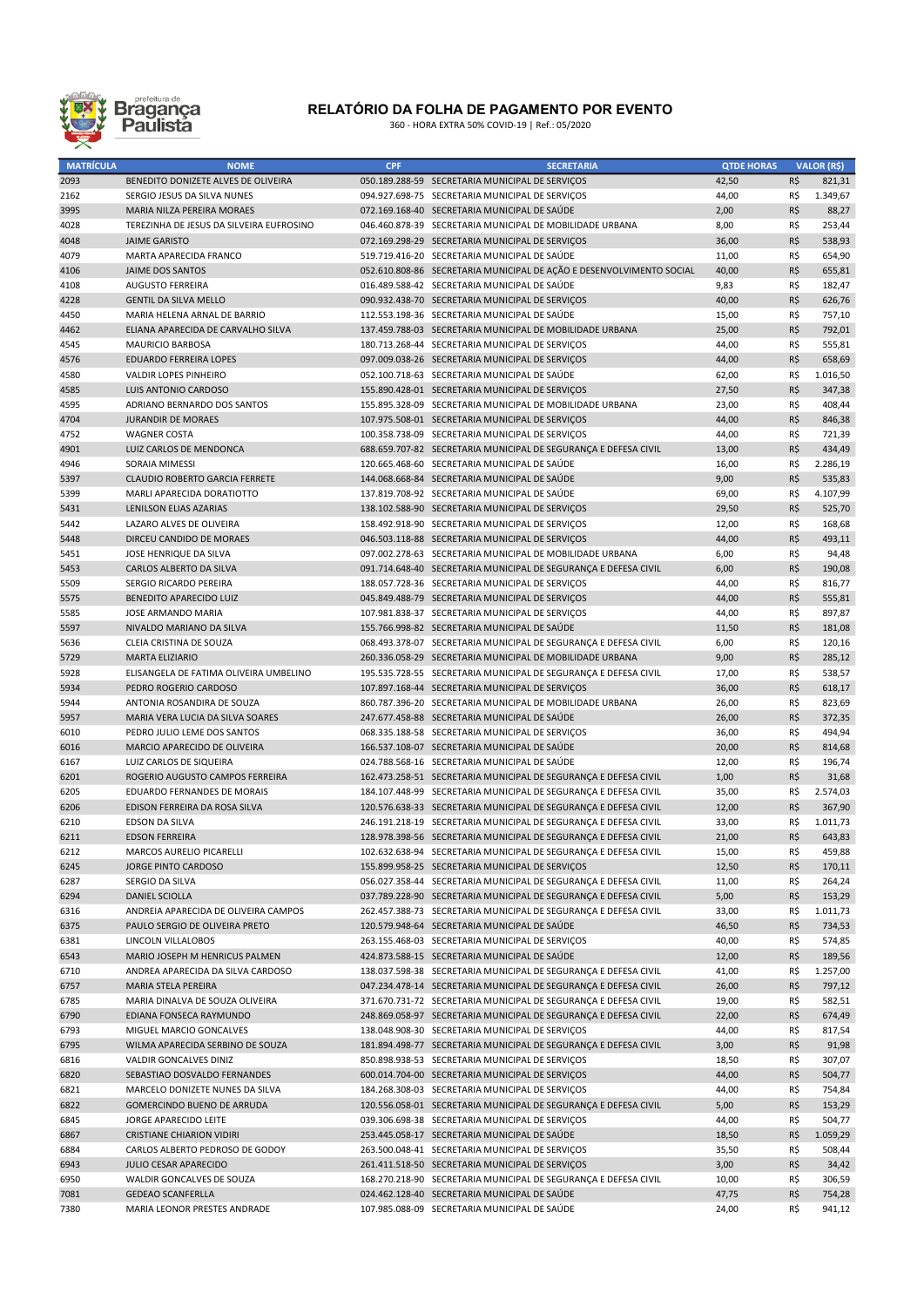| 7952 | ALICE SILVA ALVES                     | 137.909.938-24 SECRETARIA MUNICIPAL DE SAÚDE                         | 57,00 | R\$ | 668,92   |
|------|---------------------------------------|----------------------------------------------------------------------|-------|-----|----------|
| 7984 | <b>JOSE CARLOS MARQUES</b>            | 259.146.198-82 SECRETARIA MUNICIPAL DE SAÚDE                         | 31,00 | R\$ | 471,13   |
| 8005 | JOAO CARLOS DAVOLIO                   | 039.602.458-07 SECRETARIA MUNICIPAL DE SAÚDE                         | 24,00 | R\$ | 281,65   |
| 8038 | ROSEMEIRE MIDORI ARIMURA SCAGLIONI    | 120.717.258-83 SECRETARIA MUNICIPAL DE SAÚDE                         | 15,00 | R\$ | 583,58   |
| 8039 | MARCELA OTTATI CORREA PITOCCO         | 102.133.488-02 SECRETARIA MUNICIPAL DE SAÚDE                         | 15,00 | R\$ | 599,90   |
| 8051 | <b>CELIA REGINA ROSA</b>              | 045.622.158-10 SECRETARIA MUNICIPAL DE SAÚDE                         | 24,00 | R\$ | 414,23   |
| 8055 | MARCIA APARECIDA NEVES SILVA          | 141.960.618-26 SECRETARIA MUNICIPAL DE SAÚDE                         | 9,00  | R\$ | 155,34   |
| 8061 | ELIANE NERI ROSA                      | 155.903.088-79 SECRETARIA MUNICIPAL DE SAÚDE                         | 24,00 | R\$ | 364,74   |
| 8092 | CARLOS DE CARVALHO SOUZA              | 179.444.158-10 SECRETARIA MUNICIPAL DE SERVIÇOS                      | 40,00 | R\$ | 690,38   |
| 8165 | ANTONIO CARLOS MENDES DE SOUZA        | 065.363.588-56 SECRETARIA MUNICIPAL DE SERVIÇOS                      | 9,00  | R\$ | 118,44   |
| 8173 | DINEIA MARIA DA ROSA                  | 285.102.108-70 SECRETARIA MUNICIPAL DE SAÚDE                         | 24,00 | R\$ | 309,78   |
| 8229 | MAURO SERGIO DE SOUZA REGO            | 155.893.838-97 SECRETARIA MUNICIPAL DE SERVIÇOS                      | 44,00 | R\$ | 579,06   |
| 8236 | REINALDO JUNIOR SOUZA REGO            | 321.381.708-29 SECRETARIA MUNICIPAL DE SERVIÇOS                      | 44,00 | R\$ | 579,06   |
| 8274 | <b>EDSON JUNIOR MEDEIROS</b>          | 265.361.898-25 SECRETARIA MUNICIPAL DE SERVIÇOS                      | 30,50 | R\$ | 445,32   |
| 8277 | <b>JUAREZ MORETTO</b>                 | 118.261.588-04 SECRETARIA MUNICIPAL DE SERVIÇOS                      | 44,00 | R\$ | 705,13   |
| 8290 | MARCELO FERREIRA DA SILVA             | 255.141.018-51 SECRETARIA MUNICIPAL DE SERVIÇOS                      | 36,00 | R\$ | 395,79   |
|      |                                       |                                                                      |       | R\$ |          |
| 8310 | JUAREZ APARECIDO CARDOSO              | 252.848.768-14 SECRETARIA MUNICIPAL DE SEGURANÇA E DEFESA CIVIL      | 8,00  |     | 237,09   |
| 8314 | ALESSANDRO MOISES DE CASTRO           | 256.826.458-63 SECRETARIA MUNICIPAL DE SEGURANÇA E DEFESA CIVIL      | 28,00 | R\$ | 829,82   |
| 8315 | BELCHIOR DE ALMEIDA MARTINS           | 044.665.587-28 SECRETARIA MUNICIPAL DE SEGURANÇA E DEFESA CIVIL      | 1,00  | R\$ | 29,64    |
| 8318 | ADRIANA APARECIDA ZANELLA             | 168.272.638-00 SECRETARIA MUNICIPAL DE SEGURANÇA E DEFESA CIVIL      | 24,00 | R\$ | 711,28   |
| 8331 | SIMONE APARECIDA OLIVEIRA             | 276.054.238-61 SECRETARIA MUNICIPAL DE SEGURANÇA E DEFESA CIVIL      | 22,00 | R\$ | 652,00   |
| 8347 | JOAO BATISTA DE CARVALHO              | 100.510.638-08 SECRETARIA MUNICIPAL DE SAÚDE                         | 25,00 | R\$ | 379,94   |
| 8348 | JOSE DJALMA GUIMARAES                 | 001.065.118-74 SECRETARIA MUNICIPAL DE SAÚDE                         | 9,66  | R\$ | 146,81   |
| 8351 | PUBLIO RIBEIRO LEITE                  | 048.865.448-35 SECRETARIA MUNICIPAL DE SAÚDE                         | 37,00 | R\$ | 562,31   |
| 8357 | <b>CLEONICE APARECIDA FERREIRA</b>    | 137.638.558-90 SECRETARIA MUNICIPAL DE SEGURANÇA E DEFESA CIVIL      | 13,00 | R\$ | 301,87   |
| 8368 | JOSE GUIDO DAMAS DE SOUZA             | 097.040.558-89 SECRETARIA MUNICIPAL DE MOBILIDADE URBANA             | 20,00 | R\$ | 320,51   |
| 8369 | <b>EDUARDO ALVES FONSECA</b>          | 390.863.995-68 SECRETARIA MUNICIPAL DE SERVIÇOS                      | 9,00  | R\$ | 131,41   |
| 8374 | ARIOVALDO FAUSTINO DE CAMPOS          | 107.984.708-10 SECRETARIA MUNICIPAL DE SERVIÇOS                      | 36,00 | R\$ | 576,92   |
| 8376 | OSNIVALDO PEREIRA GOMES               | 083.085.818-03 SECRETARIA MUNICIPAL DE SERVIÇOS                      | 40,00 | R\$ | 641,03   |
| 8386 | ADAO MARCELO DE MORAES                | 102.022.798-20 SECRETARIA MUNICIPAL DE SERVIÇOS                      | 18,00 | R\$ | 223,54   |
| 8387 | JURANDIR APARECIDO DE MORAES          | 096.731.288-47 SECRETARIA MUNICIPAL DE SERVIÇOS                      | 44,00 | R\$ | 546,44   |
| 8388 | DIRCEU ALVES DE OLIVEIRA              | 137.815.608-05 SECRETARIA MUNICIPAL DE SERVIÇOS                      | 28,50 | R\$ | 353,94   |
| 8391 | <b>CICERO ROBERTO MAGALHAES</b>       | 267.182.658-37 SECRETARIA MUNICIPAL DE SERVIÇOS                      | 6,00  | R\$ | 70,41    |
| 8393 | CARLOS APARECIDO NOGUEIRA             | 079.610.648-77 SECRETARIA MUNICIPAL DE SERVIÇOS                      | 44,00 | R\$ | 579,06   |
| 8395 | <b>FABIANO LOPES PINHEIRO</b>         | 303.744.888-19 SECRETARIA MUNICIPAL DE SERVIÇOS                      | 44,00 | R\$ | 579,06   |
| 8397 | ROBERTO APARECIDO OLIVEIRA            | 155.906.488-90 SECRETARIA MUNICIPAL DE SERVIÇOS                      | 44,00 | R\$ | 579,06   |
| 8398 | MARCELO MARTINS DE OLIVEIRA           | 256.149.138-23 SECRETARIA MUNICIPAL DE SERVIÇOS                      | 2,50  | R\$ | 32,90    |
| 8400 | MARCOS MACHADO                        | 281.245.368-05 SECRETARIA MUNICIPAL DE SERVIÇOS                      | 2,50  | R\$ | 29,34    |
| 8409 | ARLINDO RIBEIRO SOARES                | 483.793.609-15 SECRETARIA MUNICIPAL DE SERVIÇOS                      | 44,00 | R\$ | 516,36   |
| 8413 | ANTONIO CARLOS DA SILVA               | 107.984.818-54 SECRETARIA MUNICIPAL DE SERVIÇOS                      | 44,00 | R\$ | 579,06   |
| 8414 | <b>IVAIR BARRIONUEVO VEGA</b>         | 141.491.428-82 SECRETARIA MUNICIPAL DE SERVIÇOS                      | 27,00 | R\$ | 278,38   |
|      | JOAO PERON BANDEIRA DE MELO           |                                                                      |       | R\$ |          |
| 8415 |                                       | 912.003.004-59 SECRETARIA MUNICIPAL DE SERVIÇOS                      | 44,00 |     | 579,06   |
| 8417 | LUCIANO CAETANO DE FARIA DE MORAES    | 260.791.888-05 SECRETARIA MUNICIPAL DE SERVIÇOS                      | 44,00 | R\$ | 579,06   |
| 8418 | LEONARDO MARINHO DA SILVA             | 027.066.174-38 SECRETARIA MUNICIPAL DE SERVIÇOS                      | 11,00 | R\$ | 169,21   |
| 8419 | LUCIANO APARECIDO DA SILVA MELLO      | 294.081.828-20 SECRETARIA MUNICIPAL DE SERVIÇOS                      | 3,00  | R\$ | 30,93    |
| 8420 | WASHINGTON RIBEIRO OLIVEIRA           | 226.254.868-48 SECRETARIA MUNICIPAL DE MOBILIDADE URBANA             | 20,00 | R\$ | 206,21   |
| 8423 | CARLOS EDUARDO DE SOUSA               | 087.559.688-64 SECRETARIA MUNICIPAL DE SERVIÇOS                      | 44,00 | R\$ | 579,06   |
| 8425 | <b>JAIRO BONAFA</b>                   | 120.580.358-01 SECRETARIA MUNICIPAL DE SERVIÇOS                      | 11,00 | R\$ | 144,77   |
| 8432 | GUILHERME ANTONIO FELIZARDO           | 031.426.078-11 SECRETARIA MUNICIPAL DE SERVIÇOS                      | 29,00 | R\$ | 381,65   |
| 8433 | ANDERSON DE LIMA LEME                 | 289.665.778-90 SECRETARIA MUNICIPAL DE SAÚDE                         | 71,50 | R\$ | 839,09   |
| 8434 | VALDIR APARECIDO BATISTA              | 290.784.838-06 SECRETARIA MUNICIPAL DE SERVIÇOS                      | 21,00 | R\$ | 246,44   |
| 8435 | JOAO PAULO VILLELA ROMAO              | 310.581.698-40 SECRETARIA MUNICIPAL DE SERVIÇOS                      | 40,00 | R\$ | 526,42   |
| 8437 | ANTONIO CARLOS TAFFURI                | 107.886.808-54 SECRETARIA MUNICIPAL DE SERVIÇOS                      | 44,00 | R\$ | 579,06   |
| 8439 | <b>GENTIL DE MORAES</b>               | 059.255.408-24 SECRETARIA MUNICIPAL DE SERVIÇOS                      | 36,00 | R\$ | 422,48   |
| 8440 | TEREZINHA DE FATIMA FROES DE OLIVEIRA | 120.666.548-33 SECRETARIA MUNICIPAL DE SERVIÇOS                      | 44,00 | R\$ | 579,06   |
| 8441 | CLAUDIO ANTONIO CARDOSO               | 168.605.478-55 SECRETARIA MUNICIPAL DE SERVIÇOS                      | 36,00 | R\$ | 422,48   |
| 8534 | ADILSON MIRANDA                       | 042.745.298-86 SECRETARIA MUNICIPAL DE SERVIÇOS                      | 15,50 | R\$ | 267,52   |
| 8590 | RODRIGO VIEIRA DE MORAES              | 259.802.128-25 SECRETARIA MUNICIPAL DE SEGURANÇA E DEFESA CIVIL      | 9,00  | R\$ | 266,73   |
| 8592 | JOEL BUENO DE SOUZA                   | 024.462.468-26 SECRETARIA MUNICIPAL DE SEGURANÇA E DEFESA CIVIL      | 5,00  | R\$ | 148,18   |
| 8593 | GILSON QUEIROZ DA SILVA               | 012.158.868-88 SECRETARIA MUNICIPAL DE SEGURANÇA E DEFESA CIVIL      | 22,00 | R\$ | 652,00   |
| 8596 | LEDA MARIA FEITOSA COSTA              | 238.054.803-00 SECRETARIA MUNICIPAL DE SEGURANÇA E DEFESA CIVIL      | 23,00 | R\$ | 681,64   |
| 8683 | RENATA BECEGATO PEREIRA LANFREDI      | 159.319.838-80 SECRETARIA MUNICIPAL DE SAÚDE                         | 13,50 | R\$ | 742,26   |
| 8712 | <b>WALDECI DE ALMEIDA</b>             | 094.277.418-30 SECRETARIA MUNICIPAL DE SAÚDE                         | 25,40 | R\$ | 386,02   |
| 8749 | ANA LUCIA BERNARDI                    | 120.662.348-93 SECRETARIA MUNICIPAL DE SAÚDE                         | 24,00 | R\$ | 281,65   |
| 8769 | SANDRA REGINA DE LIMA                 | 107.897.658-96 SECRETARIA MUNICIPAL DE SAÚDE                         | 2,50  | R\$ | 43,15    |
|      |                                       |                                                                      |       |     |          |
| 8779 | FABIANO DE CAMARGO                    | 265.583.998-65 SECRETARIA MUNICIPAL DE SAÚDE                         | 12,00 | R\$ | 182,37   |
| 8780 | RONALDO DA SILVA MONTEIRO             | 168.605.558-74 SECRETARIA MUNICIPAL DE SAÚDE                         | 17,00 | R\$ | 258,36   |
| 8781 | <b>ADEMIR PARCA</b>                   | 784.946.561-04 SECRETARIA MUNICIPAL DE SAÚDE                         | 16,30 | R\$ | 247,72   |
| 8783 | ALIS WANDERSON DOS SANTOS             | 033.382.636-19 SECRETARIA MUNICIPAL DE SAÚDE                         | 84,00 | R\$ | 1.276,60 |
| 8784 | COSME APARECIDO PEDROSO DA CRUZ       | 286.087.078-45 SECRETARIA MUNICIPAL DE AÇÃO E DESENVOLVIMENTO SOCIAL | 40,00 | R\$ | 694,62   |
| 8785 | JOAO LUIZ DA SILVA                    | 867.008.988-20 SECRETARIA MUNICIPAL DE SAÚDE                         | 25,00 | R\$ | 379,94   |
| 8786 | CELIO APARECIDO MARTINEZ              | 016.469.438-21 SECRETARIA MUNICIPAL DE SERVIÇOS                      | 31,00 | R\$ | 471,13   |
| 8799 | ROSELI DE OLIVEIRA                    | 282.438.998-20 SECRETARIA MUNICIPAL DE SAÚDE                         | 24,00 | R\$ | 275,58   |
| 8807 | EVA RIBEIRO DE ARAUJO                 | 249.078.728-44 SECRETARIA MUNICIPAL DE AÇÃO E DESENVOLVIMENTO SOCIAL | 12,00 | R\$ | 137,79   |
| 8819 | RICARDO APARECIDO PIRES               | 271.266.738-76 SECRETARIA MUNICIPAL DE SERVIÇOS                      | 44,00 | R\$ | 788,70   |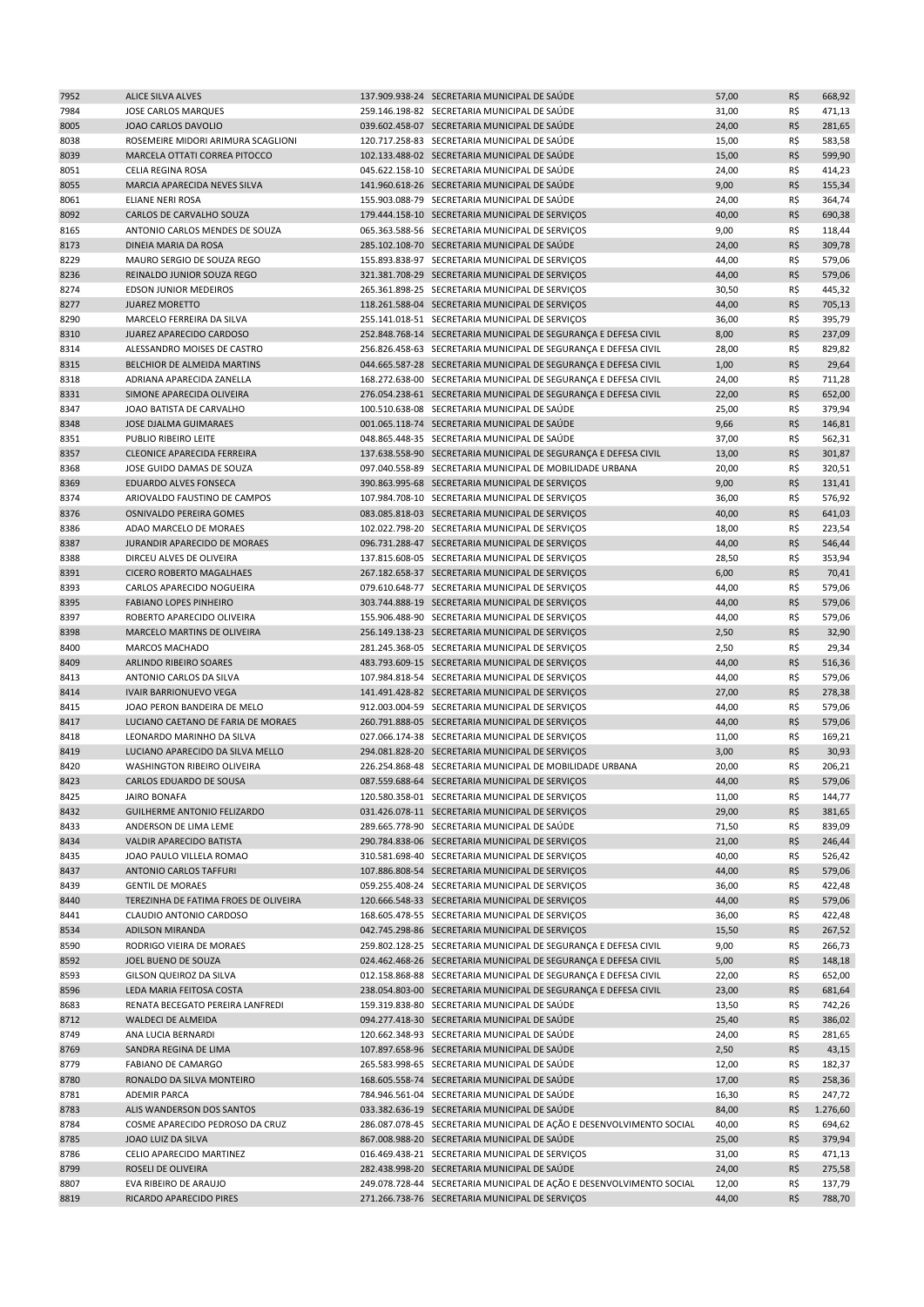| 8850           | <b>TANIA NOBRE SARDINHA</b>                              | 258.058.272-04 SECRETARIA MUNICIPAL DE SAÚDE                                                                            | 29,50        | R\$        | 1.153,33 |
|----------------|----------------------------------------------------------|-------------------------------------------------------------------------------------------------------------------------|--------------|------------|----------|
| 8856           | DIRCEU APARECIDO CARDOSO                                 | 068.836.608-28 SECRETARIA MUNICIPAL DE SERVIÇOS                                                                         | 4,50         | R\$        | 59,22    |
| 8857           | LUIZ CARLOS DE SOUZA AMARAL                              | 187.817.558-05 SECRETARIA MUNICIPAL DE SERVIÇOS                                                                         | 44,00        | R\$        | 579,06   |
| 8860           | MARCELO DE FREITAS                                       | 283.585.728-16 SECRETARIA MUNICIPAL DE SERVIÇOS                                                                         | 44,00        | R\$        | 614,13   |
| 8861           | <b>ADILSON CORREA</b>                                    | 168.272.918-47 SECRETARIA MUNICIPAL DE SERVIÇOS                                                                         | 44,00        | R\$        | 579,06   |
| 8864           | ANTONIO MARCOS DE MORAIS                                 | 276.546.208-96 SECRETARIA MUNICIPAL DE SERVIÇOS                                                                         | 44,00        | R\$        | 516,36   |
| 8865           | DAVI ORAZEM                                              | 059.102.828-08 SECRETARIA MUNICIPAL DE SERVIÇOS                                                                         | 9,00         | R\$        | 105,62   |
| 8868           | LUIS GONZAGA VENANCIO DA CUNHA                           | 253.998.608-05 SECRETARIA MUNICIPAL DE SERVIÇOS                                                                         | 44,00        | R\$        | 579,06   |
| 8870           | RONALDO CAETANO DE FARIA                                 | 210.345.488-08 SECRETARIA MUNICIPAL DE SERVIÇOS                                                                         | 8,00         | R\$        | 105,28   |
| 8889           | JOSE CARLOS ALVES DA ROSA                                | 120.530.028-75 SECRETARIA MUNICIPAL DE SEGURANÇA E DEFESA CIVIL                                                         | 22,00        | R\$        | 510,86   |
| 8901           | <b>GIVANILDO ALVES</b>                                   | 220.542.378-92 SECRETARIA MUNICIPAL DE MOBILIDADE URBANA                                                                | 20,00        | R\$        | 260,00   |
| 8902           | TULIO DESIDERIO MARTINS                                  | 308.459.108-33 SECRETARIA MUNICIPAL DE AGRONEGÓCIOS                                                                     | 39,50        | R\$        | 463,55   |
| 8918           | CLAUDIA TERESA GONCALVES                                 | 059.192.148-05 SECRETARIA MUNICIPAL DE SAÚDE                                                                            | 36,50        | R\$        | 1.427,01 |
| 8945           | ADILSON GONZALEZ DA SILVA                                | 218.221.698-79 SECRETARIA MUNICIPAL DE SEGURANÇA E DEFESA CIVIL                                                         | 77,00        | R\$        | 1.788,02 |
| 8974           | MARIANA QUILICI BACCI                                    | 305.237.918-60 SECRETARIA MUNICIPAL DE SAÚDE                                                                            | 43,00        | R\$        | 1.742,41 |
| 9024           | CARINA NOGUEIRA ALVES                                    | 290.054.628-17 SECRETARIA MUNICIPAL DE SAÚDE                                                                            | 66,50        | R\$        | 2.599,89 |
| 9150           | VALMIR PEREIRA DE OLIVEIRA                               | 255.471.398-74 SECRETARIA MUNICIPAL DE SAÚDE                                                                            | 40,00        | R\$        | 1.563,84 |
| 9173           | RICARDO DE OLIVEIRA CAMPOS                               | 775.355.968-00 SECRETARIA MUNICIPAL DE SAÚDE                                                                            | 61,00        | R\$        | 890,52   |
| 9174           | IVAN DONIZETE DE CAMARGO                                 | 824.208.408-44 SECRETARIA MUNICIPAL DE SAÚDE                                                                            | 25,10        | R\$        | 366,43   |
| 9309           | RONALDO GOMES MACIEL                                     | 038.788.668-01 SECRETARIA MUNICIPAL DE SAÚDE                                                                            | 30,00        | R\$        | 338,62   |
| 9317           | LIANE APARECIDA PEREIRA GONCALVES                        | 118.900.188-80 SECRETARIA MUNICIPAL DE SAÚDE                                                                            | 45,50        | R\$        | 1.698,38 |
| 9413           | ANA PAULA VIDAL SARACHINI FERRINI                        | 309.875.948-85 SECRETARIA MUNICIPAL DE SAÚDE                                                                            | 15,30        | R\$        | 573,11   |
| 9423           | ELISANGELA DE SOUZA GOUVEA LERUSSI                       | 168.519.128-21 SECRETARIA MUNICIPAL DE SAÚDE                                                                            | 18,54        | R\$        | 694,48   |
| 9433           | KARINA ACERBI CARDOSO                                    | 275.393.088-00 SECRETARIA MUNICIPAL DE SAÚDE                                                                            | 12,00        | R\$        | 449,50   |
| 9438           | MARIANA FILOCOMO LEAL                                    | 227.340.798-01 SECRETARIA MUNICIPAL DE SAÚDE                                                                            | 4,00         | R\$        | 149,83   |
| 9534           | <b>ANDERSON RIBEIRO</b>                                  | 251.082.378-71 SECRETARIA MUNICIPAL DE SERVIÇOS                                                                         | 25,50        | R\$        | 324,16   |
| 9682           | <b>ANDREA TEIXEIRA</b>                                   | 107.887.928-14 SECRETARIA MUNICIPAL DE SAÚDE                                                                            | 5,50         | R\$        | 213,98   |
| 9877           | SILVANA MENDES DE CARVALHO SILVA                         | 271.952.658-46 SECRETARIA MUNICIPAL DE SAÚDE                                                                            | 25,30        | R\$        | 769,91   |
| 9945           | EDGARD PEREIRA DE ARAUJO                                 | 016.456.708-99 SECRETARIA MUNICIPAL DE SAÚDE                                                                            | 12,00        | R\$        | 152,55   |
| 9948           | ALEXSSANDRO MARIANO                                      | 253.377.888-50 SECRETARIA MUNICIPAL DE SAÚDE                                                                            | 28,00        | R\$        | 355,94   |
| 10050          | RAUL MORALES FILHO                                       | 035.903.868-94 SECRETARIA MUNICIPAL DE SERVIÇOS                                                                         | 42,00        | R\$        | 748,45   |
| 10171          | VALENTIM FONTE BASSO FILHO                               | 024.929.438-95 SECRETARIA MUNICIPAL DE SAÚDE                                                                            | 16,00        | R\$        | 256,38   |
| 10187          | VALDIRENE DE OLIVEIRA LIMA                               | 284.534.528-30 SECRETARIA MUNICIPAL DE SAÚDE                                                                            | 24,00        | R\$        | 270,89   |
| 10208          | MARIA IVETE DE SOUZA                                     | 777.158.458-68 SECRETARIA MUNICIPAL DE SAÚDE                                                                            | 24,00        | R\$        | 397,71   |
| 10220          | CANDIDA MARIA DA CONCEICAO BULHOES PADILHA               | 135.475.918-48 SECRETARIA MUNICIPAL DE SAÚDE                                                                            | 12,00        | R\$        | 198,85   |
| 10221          | ELAINE CEZARIA CORREA DE MORAES                          | 278.380.088-83 SECRETARIA MUNICIPAL DE SAÚDE                                                                            | 7,00         | R\$        | 314,60   |
| 10224          | SILVANA APARECIDA SOARES                                 | 257.111.888-95 SECRETARIA MUNICIPAL DE SAÚDE                                                                            | 24,00        | R\$        | 899,00   |
| 10246          | <b>CASSIA PARUSSOLO</b>                                  | 744.702.722-72 SECRETARIA MUNICIPAL DE AÇÃO E DESENVOLVIMENTO SOCIAL                                                    | 12,00        | R\$        | 131,80   |
| 10275          | CARMELITA DE JESUS VALENCA                               | 904.532.041-04 SECRETARIA MUNICIPAL DE SEGURANÇA E DEFESA CIVIL                                                         | 15,00        | R\$        | 336,30   |
| 10277          | <b>WLAMIR RIFA</b>                                       | 103.282.588-06 SECRETARIA MUNICIPAL DE SEGURANÇA E DEFESA CIVIL                                                         | 16,00        | R\$        | 474,18   |
| 10278          | <b>CRISTIANE TIBURCIO LIMA</b>                           | 356.201.848-70 SECRETARIA MUNICIPAL DE SEGURANÇA E DEFESA CIVIL                                                         | 14,30        | R\$        | 320,61   |
| 10280          | <b>ALEX TONY COSTA</b>                                   | 268.381.968-40 SECRETARIA MUNICIPAL DE SEGURANÇA E DEFESA CIVIL                                                         | 1,00         | R\$        | 22,42    |
| 10282          | <b>MAURO PEREIRA FILHO</b>                               | 333.917.198-00 SECRETARIA MUNICIPAL DE SEGURANÇA E DEFESA CIVIL                                                         | 3,30         | R\$        | 73,99    |
| 10284          | ADRIANO DE LIMA                                          | 158.491.428-94 SECRETARIA MUNICIPAL DE SEGURANÇA E DEFESA CIVIL                                                         | 22,00        | R\$        | 493,25   |
| 10288          | MARCOS PEREIRA DE FREITAS                                | 272.373.398-00 SECRETARIA MUNICIPAL DE SEGURANÇA E DEFESA CIVIL                                                         | 6,00         | R\$        | 134,52   |
| 10291          | <b>MARCOS ROBERTO NARDY</b>                              | 107.897.268-07 SECRETARIA MUNICIPAL DE SEGURANÇA E DEFESA CIVIL                                                         | 26,00        | R\$        | 582,93   |
| 10292          | CLEBER PEREIRA DE GODOY                                  | 278.244.348-85 SECRETARIA MUNICIPAL DE SEGURANÇA E DEFESA CIVIL                                                         | 37,00        | R\$        | 829,55   |
|                |                                                          | 326.268.468-64 SECRETARIA MUNICIPAL DE SEGURANÇA E DEFESA CIVIL                                                         |              | R\$        |          |
| 10293<br>10294 | CARLOS HENRIQUE DA SILVA LIMA<br>PEDRO APARECIDO DALARME | 036.307.416-30 SECRETARIA MUNICIPAL DE SEGURANÇA E DEFESA CIVIL                                                         | 3,00<br>3,30 | R\$        | 67,26    |
|                |                                                          |                                                                                                                         |              |            | 73,99    |
| 10298          | JAIRO MAIA DA SILVA                                      | 131.248.318-02 SECRETARIA MUNICIPAL DE MOBILIDADE URBANA                                                                | 25,00        | R\$        | 560,51   |
| 10299          | ANDERSON DE SOUZA REIS                                   | 217.853.918-10 SECRETARIA MUNICIPAL DE MOBILIDADE URBANA                                                                | 18,00        | R\$<br>R\$ | 403,56   |
| 10302          | <b>WELLINGTON EDUARDO CIPRIANI</b>                       | 305.444.138-57 SECRETARIA MUNICIPAL DE MOBILIDADE URBANA                                                                | 21,00        |            | 470,83   |
| 10323          | CLAUDINEIA CADONI PACHECO                                | 299.151.828-64 SECRETARIA MUNICIPAL DE SAÚDE                                                                            | 12,50        | R\$        | 207,14   |
| 10338          | AMANDA BONAMICHI FRANCELI                                | 015.517.726-55 SECRETARIA MUNICIPAL DE SAÚDE                                                                            | 21,00        | R\$        | 809,32   |
| 10431          | ELIAS RODRIGUES DE SOUZA                                 | 086.792.338-54 SECRETARIA MUNICIPAL DE SERVIÇOS<br>068.336.798-60 SECRETARIA MUNICIPAL DE AÇÃO E DESENVOLVIMENTO SOCIAL | 40,00        | R\$        | 561,11   |
| 10434          | JOSE REGINALDO COUTO                                     |                                                                                                                         | 12,00        | R\$        | 175,19   |
| 10525          | PATRICIA BUENO DE TOLEDO                                 | 215.599.928-32 SECRETARIA MUNICIPAL DE SAÚDE                                                                            | 2,00         | R\$        | 78,19    |
| 10541          | JULIANA CAPELIM BARROQUELO                               | 254.695.078-90 SECRETARIA MUNICIPAL DE SAÚDE                                                                            | 9,50         | R\$        | 355,85   |
| 10556          | MARIA DAGMAR DE FATIMA MACHADO                           | 115.702.388-63 SECRETARIA MUNICIPAL DE SAÚDE                                                                            | 24,00        | R\$        | 414,23   |
| 10559          | GEVANILDO PEREIRA DA SILVA                               | 068.831.068-04 SECRETARIA MUNICIPAL DE SAÚDE                                                                            | 24,00        | R\$        | 397,71   |
| 10615          | FABIANO DA SILVEIRA                                      | 210.331.228-74 SECRETARIA MUNICIPAL DE SAÚDE                                                                            | 56,50        | R\$        | 760,55   |
| 10637          | JANAINA PEREIRA GONCALVES                                | 306.001.758-12 SECRETARIA MUNICIPAL DE SERVIÇOS                                                                         | 40,00        | R\$        | 508,49   |
| 10648          | LEANDRO COMAR BIANCO                                     | 147.271.018-58 SECRETARIA MUNICIPAL DE SAÚDE                                                                            | 24,00        | R\$        | 310,51   |
| 10649          | DANIEL PEREIRA FELIX                                     | 282.624.758-10 SECRETARIA MUNICIPAL DE SAÚDE                                                                            | 46,00        | R\$        | 1.723,08 |
| 10650          | CAMILA EMANUELE CAMARGO                                  | 324.576.488-07 SECRETARIA MUNICIPAL DE SAÚDE                                                                            | 9,00         | R\$        | 337,12   |
| 10684          | CAUE ELISON DOS SANTOS                                   | 340.087.628-33 SECRETARIA MUNICIPAL DE SAÚDE                                                                            | 24,00        | R\$        | 270,89   |
| 10694          | AILTON FRANCISCO FRAULO JUNIOR                           | 168.606.508-69 SECRETARIA MUNICIPAL DE SAÚDE                                                                            | 23,00        | R\$        | 335,77   |
| 10703          | <b>ELIZEU GOMES</b>                                      | 120.343.198-85 SECRETARIA MUNICIPAL DE SAÚDE                                                                            | 78,00        | R\$        | 1.249,85 |
| 10711          | RICARDO APARECIDO GOMES DA SILVA                         | 271.940.148-07 SECRETARIA MUNICIPAL DE SAÚDE                                                                            | 18,00        | R\$        | 252,50   |
| 10739          | LUIZ ANTONIO APARECIDO                                   | 155.898.408-99 SECRETARIA MUNICIPAL DE SAÚDE                                                                            | 31,00        | R\$        | 452,56   |
| 10749          | VILMA ALVES DE LIMA                                      | 102.297.818-70 SECRETARIA MUNICIPAL DE SAÚDE                                                                            | 18,00        | R\$        | 189,29   |
| 10751          | ANTONIO DJALMA CUNHA                                     | 041.348.148-47 SECRETARIA MUNICIPAL DE SERVIÇOS                                                                         | 3,50         | R\$        | 47,17    |
| 10760          | LUIZ GONZAGA PEREIRA SERPA                               | 070.838.138-33 SECRETARIA MUNICIPAL DE SAÚDE                                                                            | 24,00        | R\$        | 397,71   |
| 10761          | ADEMARIO BRITO DE JESUS                                  | 332.344.178-81 SECRETARIA MUNICIPAL DE SAÚDE                                                                            | 33,00        | R\$        | 546,85   |
| 10821          | FABIANA DEBORA FERREIRA DOS SANTOS                       | 378.943.438-89 SECRETARIA MUNICIPAL DE SAÚDE                                                                            | 49,00        | R\$        | 811,99   |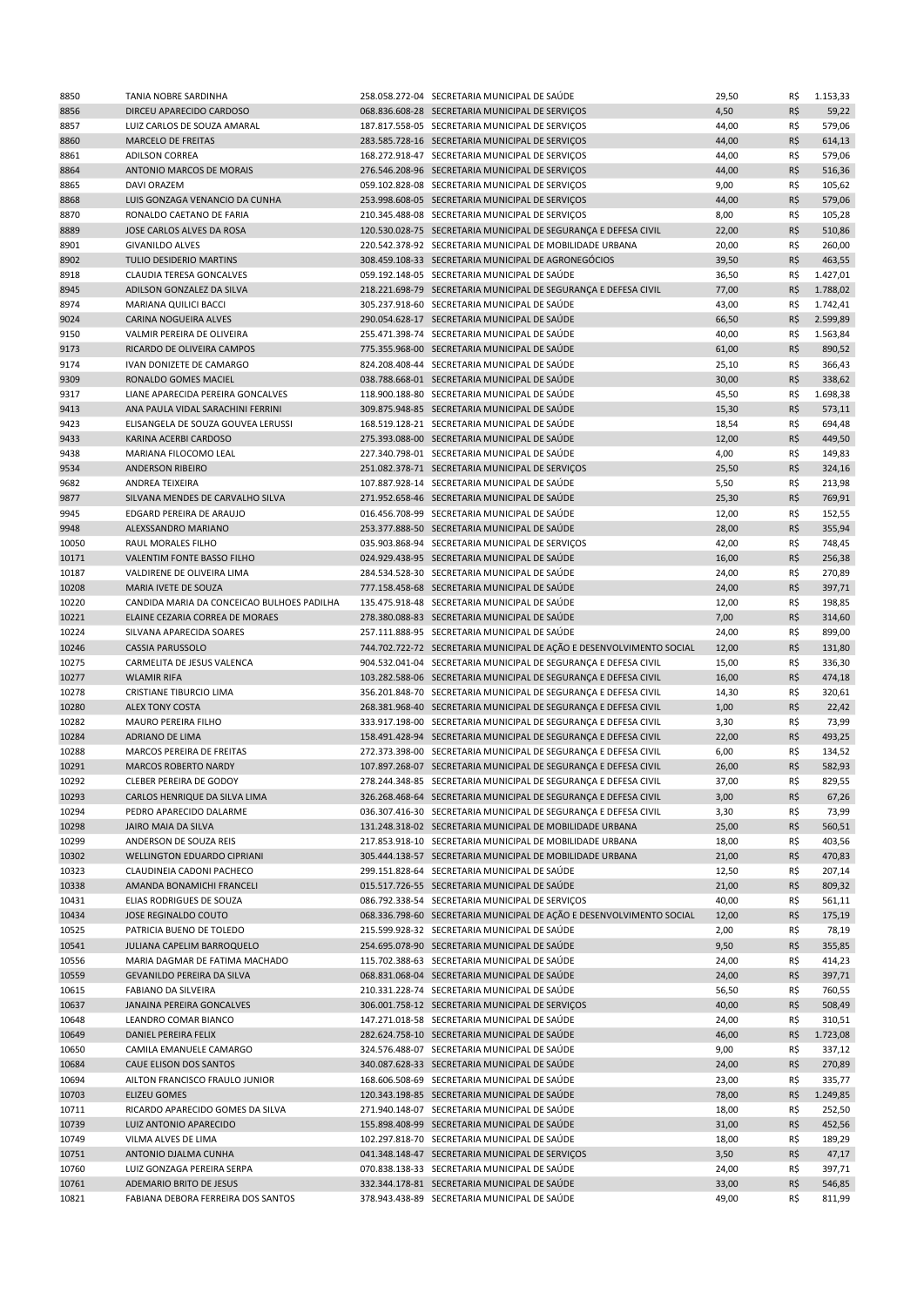| 10948          | ALESSANDRO POLICAN                                      | 155.891.758-60 SECRETARIA MUNICIPAL DE SAÚDE                                                 | 24,00          | R\$        | 350,37   |
|----------------|---------------------------------------------------------|----------------------------------------------------------------------------------------------|----------------|------------|----------|
| 11031          | ERIKA MARTINS VENEZES                                   | 325.837.858-42 SECRETARIA MUNICIPAL DE SAÚDE                                                 | 68,00          | R\$        | 3.045,89 |
| 11198          | ALBERTO DONIZETE FONTANA                                | 003.066.828-00 SECRETARIA MUNICIPAL DE SAÚDE                                                 | 30,00          | R\$        | 437,96   |
| 11206          | SUELI DA SILVA LEME DE SOUZA                            | 154.662.708-14 SECRETARIA MUNICIPAL DE SERVIÇOS                                              | 1,00           | R\$        | 16,02    |
| 11263          | <b>WANDERLEY DE SOUZA</b>                               | 178.906.818-52 SECRETARIA MUNICIPAL DE SERVIÇOS                                              | 40,00          | R\$        | 561,02   |
| 11273          | VANIA APARECIDA VERZA                                   | 322.358.938-48 SECRETARIA MUNICIPAL DE SAÚDE                                                 | 24,00          | R\$        | 381,18   |
| 11274          | ANA PAULA DO NASCIMENTO                                 | 290.045.318-66 SECRETARIA MUNICIPAL DE SAÚDE                                                 | 4,20           | R\$        | 66,71    |
| 11281          | <b>DANIEL PEREIRA MENDES</b>                            | 316.052.258-00 SECRETARIA MUNICIPAL DE MOBILIDADE URBANA                                     | 22,00          | R\$        | 475,63   |
| 11290          | CLAUDOMIRO DE ALMEIDA LOPES                             | 289.820.788-86 SECRETARIA MUNICIPAL DE SERVIÇOS                                              | 18,00          | R\$        | 206,34   |
| 11295          | JULIANA BENEDITA APARECIDA DA SILVA                     | 342.983.288-80 SECRETARIA MUNICIPAL DE MOBILIDADE URBANA                                     | 9,00           | R\$        | 194,58   |
| 11356          | <b>FATIMA SAPPAK</b>                                    | 088.771.388-23 SECRETARIA MUNICIPAL DE AÇÃO E DESENVOLVIMENTO SOCIAL                         | 40,00          | R\$        | 1.590,56 |
| 11422          | LUCIANA APARECIDA COSTA DA SILVA ALMEIDA                | 152.160.908-00 SECRETARIA MUNICIPAL DE SAÚDE                                                 | 13,00          | R\$        | 142,86   |
| 11423          | <b>GENILDA DE OLIVEIRA</b>                              | 974.487.299-34 SECRETARIA MUNICIPAL DE SAÚDE                                                 | 42,30          | R\$        | 668,47   |
| 11434          | FABIANA GONCALVES VICCHIATTI                            | 155.904.168-41 SECRETARIA MUNICIPAL DE SAÚDE                                                 | 36,00          | R\$        | 593,01   |
| 11435          | DAIANE APARECIDA DE ALMEIDA                             | 333.729.988-12 SECRETARIA MUNICIPAL DE SAÚDE                                                 | 12,00          | R\$        | 148,97   |
| 11442          | MARIA CRISTINA DE JESUS SANTOS                          | 102.210.038-60 SECRETARIA MUNICIPAL DE SAÚDE                                                 | 24,00          | R\$        | 381,18   |
| 11458          | KATIA CRISTINA CARDOSO DE FARIA                         | 340.882.978-06 SECRETARIA MUNICIPAL DE SAÚDE                                                 | 50,00          | R\$        | 700,00   |
| 11459          | BRUNO ANTONIO GRUNWALD MANCINI                          | 365.779.968-06 SECRETARIA MUNICIPAL DE SAÚDE                                                 | 27,00          | R\$        | 339,52   |
| 11463          | VERA REGINA VIEIRA                                      | 063.590.188-96 SECRETARIA MUNICIPAL DE SAÚDE                                                 | 36,00          | R\$        | 506,21   |
| 11481          | LUZIA RAMOS DE OLIVEIRA                                 | 173.938.468-70 SECRETARIA MUNICIPAL DE SAÚDE                                                 | 42,00          | R\$        | 590,58   |
| 11486          | ADERBAL MIMESSI JUNIOR                                  | 016.471.338-74 SECRETARIA MUNICIPAL DE SAÚDE                                                 | 29,00          | R\$        | 406,00   |
| 11489          | <b>MARIA CECILIA MARTINS</b>                            | 173.904.448-78 SECRETARIA MUNICIPAL DE SAÚDE                                                 | 12,00          | R\$        | 190,59   |
| 11493          | ANDRIES TOMAZI FERREIRA                                 | 334.861.478-38 SECRETARIA MUNICIPAL DE SAÚDE                                                 | 64,00          | R\$        | 2.287,95 |
| 11687          | <b>CATIA RUSSO</b>                                      | 275.601.768-01 SECRETARIA MUNICIPAL DE SAÚDE                                                 | 24,00          | R\$        | 260,13   |
| 11726          | SILVANA DONIZETI JANINE DE OLIVEIRA                     | 296.540.518-69 SECRETARIA MUNICIPAL DE SAÚDE                                                 | 24,00          | R\$        | 381,18   |
| 11795          | ANA PAULA MOTA OLIVEIRA                                 | 293.653.368-64 SECRETARIA MUNICIPAL DE SAÚDE                                                 | 4,23           | R\$        | 59,22    |
| 11808          | <b>GABRIELA CORREA BITTENCOURT</b>                      | 341.351.618-39 SECRETARIA MUNICIPAL DE SAÚDE                                                 | 25,00          | R\$        | 314,37   |
| 11812          | <b>ALAIDE ALVES</b>                                     | 264.780.748-54 SECRETARIA MUNICIPAL DE SAÚDE                                                 | 24,00          | R\$        | 381,18   |
| 11813          | <b>ISOLEIDE ALVES DIAS</b>                              | 919.943.570-53 SECRETARIA MUNICIPAL DE SAÚDE                                                 | 24,00          | R\$        | 381,18   |
| 11815          | REGINA CELIA LUPETI RODRIGUEZ                           | 965.947.568-34 SECRETARIA MUNICIPAL DE SAÚDE                                                 | 32,00          | R\$        | 1.272,45 |
| 11816          | POLLYANA CARDOSO MARTINS                                | 071.654.466-05 SECRETARIA MUNICIPAL DE SAÚDE                                                 | 9,00           | R\$        | 322,38   |
| 11824          | ELVIS ALVES DA SILVA                                    | 326.227.368-60 SECRETARIA MUNICIPAL DE SAÚDE                                                 | 4,00           | R\$        | 50,30    |
| 11826          | ERIC HENRIQUES DA SILVA                                 | 328.800.458-51 SECRETARIA MUNICIPAL DE SAÚDE                                                 | 24,00          | R\$        | 301,80   |
| 11843          | VIVIANE ANGELA PAVAN MARTINS                            | 310.469.818-03 SECRETARIA MUNICIPAL DE SAÚDE                                                 | 24,00          | R\$        | 381,18   |
| 11905          | <b>GUILHERME FELIPE DOS SANTOS</b>                      | 331.406.148-02 SECRETARIA MUNICIPAL DE SAÚDE                                                 | 25,40          | R\$        | 355,60   |
| 11907          | PAULA PIRES CANDIDO DE OLIVEIRA                         | 228.302.568-08 SECRETARIA MUNICIPAL DE SAÚDE                                                 | 24,00          | R\$        | 859,69   |
| 11909          | SUSANA PATRICIA DE ALMEIDA                              | 358.473.728-17 SECRETARIA MUNICIPAL DE SAÚDE                                                 | 24,00          | R\$        | 260,13   |
| 11913          | VIVIANA LUISA TEIXEIRA                                  | 342.870.548-30 SECRETARIA MUNICIPAL DE SERVIÇOS                                              | 40,00          | R\$        | 490,56   |
| 11928          | AMAURI RIBEIRO DE SOUZA                                 | 036.061.608-95 SECRETARIA MUNICIPAL DE SAÚDE                                                 | 55,00          | R\$        | 770,00   |
| 12063          | JACINTHO SOARES SOUZA LIMA                              | 294.663.018-88 SECRETARIA MUNICIPAL DE SAÚDE                                                 | 5,00           | R\$        | 605,14   |
| 12100          | LISAMARA DIAS DE OLIVEIRA NEGRINI                       | 291.419.858-26 SECRETARIA MUNICIPAL DE SAÚDE                                                 | 47,00          | R\$        | 1.683,56 |
| 12101          | <b>CICERO DONIZETE GARCIA</b>                           | 270.298.438-00 SECRETARIA MUNICIPAL DE SERVIÇOS                                              | 40,00          | R\$        | 635,31   |
| 12102          | <b>EDSON ANTONIO DE OLIVEIRA</b>                        | 275.146.838-10 SECRETARIA MUNICIPAL DE SAÚDE                                                 | 14,00          | R\$        | 501,48   |
| 12260          | DELMA MARIA PINHEIRO COSTA PINTO                        | 094.041.198-90 SECRETARIA MUNICIPAL DE SAÚDE                                                 | 7,00           | R\$        | 75,87    |
| 12261          | <b>ENEILDES SANTOS</b>                                  | 063.229.288-13 SECRETARIA MUNICIPAL DE SAÚDE                                                 | 24,00          | R\$        | 260,13   |
| 12262          | VALQUIRIA DE FATIMA JURCA FERNANDES                     | 102.303.908-70 SECRETARIA MUNICIPAL DE SAÚDE                                                 | 11,00          | R\$        | 120,88   |
|                |                                                         |                                                                                              | 12,00          | R\$        | 131,87   |
| 12265<br>12267 | JULIANO DONIZETE LEME DAS NEVES<br>ELIAS ANDRE DE SOUZA | 294.946.608-70 SECRETARIA MUNICIPAL DE SAÚDE<br>265.028.078-60 SECRETARIA MUNICIPAL DE SAÚDE | 19,00          | R\$        |          |
| 12271          | ARTUR BENEDITO ROSA                                     |                                                                                              |                | R\$        | 208,80   |
|                | ANATERSA FOGATO MANGABA                                 | 286.704.738-28 SECRETARIA MUNICIPAL DE SAÚDE<br>143.284.208-01 SECRETARIA MUNICIPAL DE SAÚDE | 14,15          |            | 224,74   |
| 12272<br>12277 | JOSEFA THAYZE NAIR DE LIMA COSTA                        | 347.475.558-70 SECRETARIA MUNICIPAL DE SAÚDE                                                 | 24,00<br>36,00 | R\$<br>R\$ | 859,69   |
|                |                                                         |                                                                                              |                |            | 571,78   |
| 12295          | CLAUDINEIA BARBOSA PEREIRA DE FARIAS                    | 169.255.228-78 SECRETARIA MUNICIPAL DE SAÚDE                                                 | 12,00          | R\$        | 131,87   |
| 12314          | ANGELITA MONICA DE GODOI                                | 308.578.678-30 SECRETARIA MUNICIPAL DE SAÚDE                                                 | 46,00          | R\$        | 1.647,74 |
| 12315          | DANIEL ANTONIO BELO                                     | 219.604.478-40 SECRETARIA MUNICIPAL DE SAÚDE                                                 | 15,20          | R\$        | 212,80   |
| 12320          | DENILSON APARECIDO DE AZEVEDO                           | 307.667.818-36 SECRETARIA MUNICIPAL DE SERVIÇOS                                              | 44,00          | R\$        | 731,39   |
| 12328          | SIMONI APARECIDA TEDESCHI ABRAMO                        | 218.532.638-42 SECRETARIA MUNICIPAL DE SAÚDE                                                 | 30,00          | R\$        | 329,68   |
| 12330          | RICARDO DE OLIVEIRA GALINDO                             | 061.991.818-75 SECRETARIA MUNICIPAL DE SEGURANÇA E DEFESA CIVIL                              | 12,00          | R\$        | 259,44   |
| 12331          | ADALTO DE JESUS PRADO                                   | 373.010.028-90 SECRETARIA MUNICIPAL DE SEGURANÇA E DEFESA CIVIL                              | 2,00           | R\$        | 43,24    |
| 12333          | DEMILTON FERRAZ DE AMORIM JUNIOR                        | 371.179.248-02 SECRETARIA MUNICIPAL DE SEGURANÇA E DEFESA CIVIL                              | 1,00           | R\$        | 21,62    |
| 12334          | <b>ALEX ROMERO</b>                                      | 106.878.528-46 SECRETARIA MUNICIPAL DE SEGURANÇA E DEFESA CIVIL                              | 4,00           | R\$        | 86,48    |
| 12336          | JOCELITO DE LIMA                                        | 103.294.708-09 SECRETARIA MUNICIPAL DE SEGURANÇA E DEFESA CIVIL                              | 15,00          | R\$        | 324,29   |
| 12338          | THALES PEREIRA CAMPOS                                   | 369.593.988-51 SECRETARIA MUNICIPAL DE SEGURANÇA E DEFESA CIVIL                              | 1,00           | R\$        | 21,62    |
| 12339          | <b>GIOVANI PAULO MARTINS</b>                            | 358.692.038-56 SECRETARIA MUNICIPAL DE SEGURANÇA E DEFESA CIVIL                              | 3,30           | R\$        | 71,34    |
| 12341          | FELIPE ROCHA LISA                                       | 353.196.498-43 SECRETARIA MUNICIPAL DE SEGURANÇA E DEFESA CIVIL                              | 4,00           | R\$        | 86,48    |
| 12344          | PAULO ROGERIO VIEIRA LEME                               | 315.110.948-93 SECRETARIA MUNICIPAL DE SEGURANÇA E DEFESA CIVIL                              | 4,00           | R\$        | 86,48    |
| 12345          | MAGNO JOSE DA SILVA                                     | 037.265.426-63 SECRETARIA MUNICIPAL DE SEGURANÇA E DEFESA CIVIL                              | 11,00          | R\$        | 237,82   |
| 12346          | DOUGLAS EDUARDO DA SILVA MORAES                         | 340.856.808-11 SECRETARIA MUNICIPAL DE SEGURANÇA E DEFESA CIVIL                              | 24,00          | R\$        | 518,87   |
| 12349          | CARLOS ALBERTO DE MORAIS                                | 068.596.338-16 SECRETARIA MUNICIPAL DE SEGURANÇA E DEFESA CIVIL                              | 2,00           | R\$        | 43,24    |
| 12407          | MARLY APARECIDA DE OLIVEIRA SALES                       | 118.261.228-85 SECRETARIA MUNICIPAL DE SAÚDE                                                 | 16,50          | R\$        | 262,06   |
| 12447          | <b>ELIAS PRANDO</b>                                     | 276.222.018-12 SECRETARIA MUNICIPAL DE SAÚDE                                                 | 14,00          | R\$        | 204,38   |
| 12451          | <b>FRANCISCO CARDOZO</b>                                | 060.156.358-19 SECRETARIA MUNICIPAL DE SAÚDE                                                 | 34,00          | R\$        | 476,00   |
| 12454          | <b>VALDIR PINHAL</b>                                    | 063.672.198-11 SECRETARIA MUNICIPAL DE SAÚDE                                                 | 13,00          | R\$        | 182,00   |
| 12455          | SILVIO DE SIQUEIRA                                      | 068.490.488-80 SECRETARIA MUNICIPAL DE SAÚDE                                                 | 12,00          | R\$        | 168,00   |
| 12456          | SANDRO APARECIDO MOREIRA                                | 108.677.618-65 SECRETARIA MUNICIPAL DE SAÚDE                                                 | 52,50          | R\$        | 735,00   |
| 12457          | EDILSON DE SIQUEIRA                                     | 127.497.088-18 SECRETARIA MUNICIPAL DE AÇÃO E DESENVOLVIMENTO SOCIAL                         | 40,00          | R\$        | 503,00   |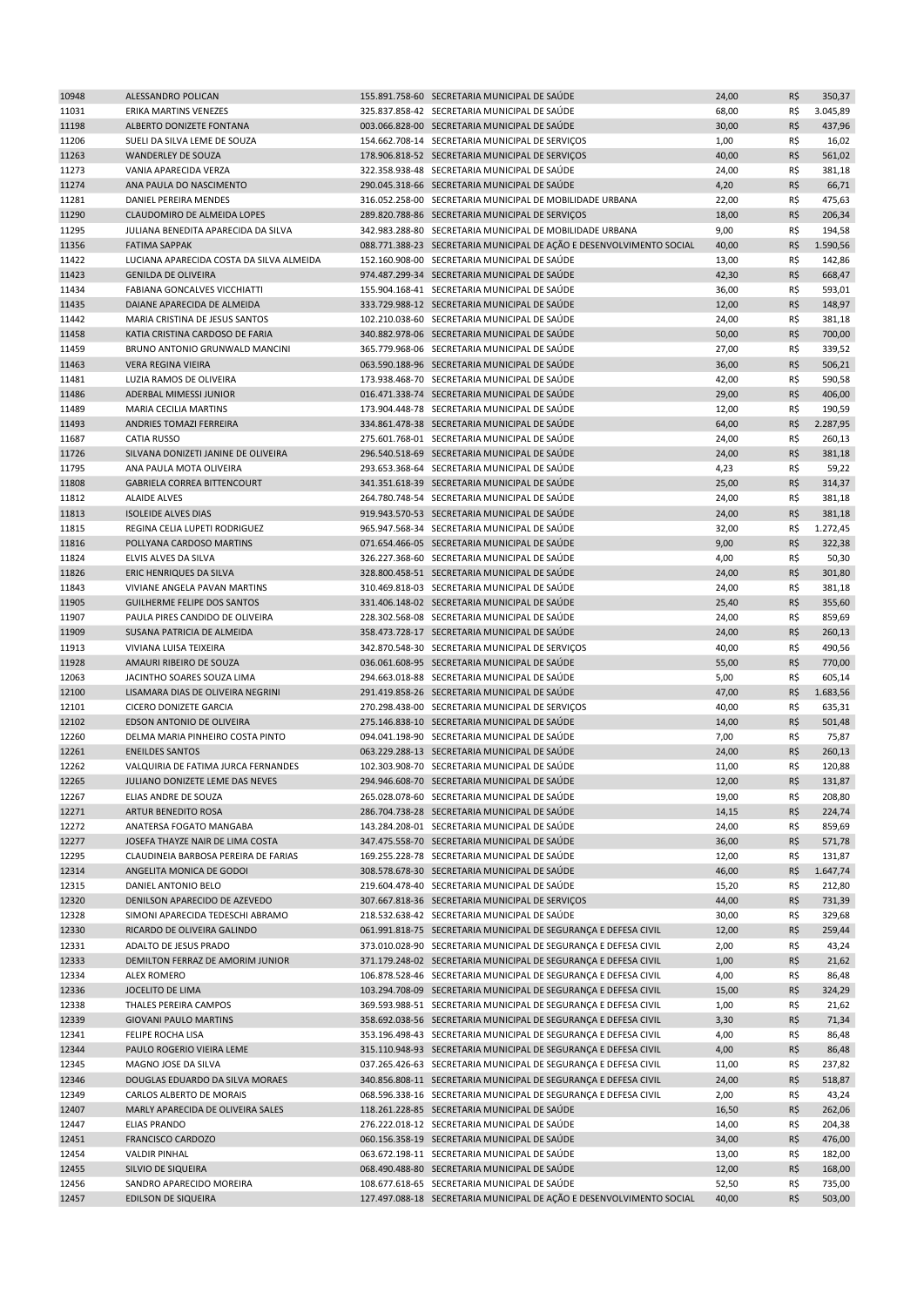| 12465 | SANDRO MAIA DE SOUZA                    | 184.267.718-74 SECRETARIA MUNICIPAL DE SAÚDE                         | 13,33 | R\$ | 144,48    |
|-------|-----------------------------------------|----------------------------------------------------------------------|-------|-----|-----------|
| 12472 | MARCIO ALESSANDRO APARECIDO COLI        | 155.886.598-56 SECRETARIA MUNICIPAL DE SAÚDE                         | 48,50 | R\$ | 679,00    |
| 12474 | JOSE APARECIDO JERONIMO                 | 008.908.798-42 SECRETARIA MUNICIPAL DE SAÚDE                         | 58,50 | R\$ | 819,00    |
| 12494 | <b>DOUGLAS DE GODOI</b>                 | 298.473.238-36 SECRETARIA MUNICIPAL DE SERVIÇOS                      | 40,00 | R\$ | 635,31    |
| 12495 | AMANDA CENTOFANTI DENTELLO MIYASHIRO    | 299.411.188-84 SECRETARIA MUNICIPAL DE SAÚDE                         | 6,00  | R\$ | 726,17    |
| 12496 | <b>VANESSA SALLES GOMES</b>             | 320.453.548-73 SECRETARIA MUNICIPAL DE SAÚDE                         | 24,00 | R\$ | 381,18    |
| 12497 | AMARILTON ALMEIDA DE CASTRO             | 314.473.228-19 SECRETARIA MUNICIPAL DE SAÚDE                         | 81,50 | R\$ | 883,37    |
| 12503 | PHILIPE AUGUSTO DE SOUZA CARDOSO        | 310.431.838-76 SECRETARIA MUNICIPAL DE SAÚDE                         | 22,00 | R\$ | 349,42    |
| 12561 | NEYLTON MORAES MADEIRA                  | 310.416.878-42 SECRETARIA MUNICIPAL DE SAÚDE                         | 40,00 | R\$ | 560,00    |
| 12593 | JOSE DIAULA DE SOUZA AMARAL             | 016.459.918-57 SECRETARIA MUNICIPAL DE SAÚDE                         | 18,00 | R\$ | 226,35    |
| 12923 | FERNANDO AUGUSTO GARCIA                 | 227.240.708-01 SECRETARIA MUNICIPAL DE MOBILIDADE URBANA             | 13,00 | R\$ | 281,05    |
| 12924 | ADRIANE CONCEICAO DUQUE                 | 092.172.848-40 SECRETARIA MUNICIPAL DE MOBILIDADE URBANA             | 3,00  | R\$ | 64,86     |
| 12939 | JEAN CARLOS PELUSO DE ARAUJO            | 414.960.828-85 SECRETARIA MUNICIPAL DE SERVIÇOS                      | 25,00 | R\$ | 235,35    |
| 12943 | <b>JURANDIR APARECIDO CARDOSO</b>       | 068.358.928-89 SECRETARIA MUNICIPAL DE SERVIÇOS                      | 27,50 | R\$ | 337,26    |
| 12944 | JOAQUIM HENRIQUE DA SILVA GODOY         | 155.892.138-94 SECRETARIA MUNICIPAL DE SERVIÇOS                      | 44,00 | R\$ | 476,91    |
| 12955 | ALEXANDRE ALVES DE OLIVEIRA             | 293.966.608-33 SECRETARIA MUNICIPAL DE SERVIÇOS                      | 18,50 | R\$ | 226,88    |
| 12989 | <b>MARCO FERNANDES MOREIRA</b>          | 187.740.718-66 SECRETARIA MUNICIPAL DE SAÚDE                         | 8,00  | R\$ | 98,11     |
| 13004 | DANIELE FERREIRA ROSA                   | 370.004.908-02 SECRETARIA MUNICIPAL DE SAÚDE                         | 10,50 | R\$ | 113,81    |
| 13005 | RAFAEL DOS SANTOS                       | 377.633.138-03 SECRETARIA MUNICIPAL DE SAÚDE                         | 71,00 | R\$ | 769,56    |
| 13016 | KELVIN JESUS DA SILVA AZEVEDO           | 394.220.428-28 SECRETARIA MUNICIPAL DE SAÚDE                         | 6,00  | R\$ | 65,03     |
| 13018 | TIAGO DE OLIVEIRA PINTO                 | 403.906.498-48 SECRETARIA MUNICIPAL DE SERVIÇOS                      | 44,00 | R\$ | 539,61    |
| 13019 | JULIANA LIMA DA SILVA                   | 418.205.308-76 SECRETARIA MUNICIPAL DE SERVIÇOS                      | 35,00 | R\$ | 429,24    |
| 13020 | WILLIAM EDGAR LOPES FERNANDES           | 412.596.048-88 SECRETARIA MUNICIPAL DE SERVIÇOS                      | 40,00 | R\$ | 490,56    |
| 13026 | SEBASTIAO BATISTA                       | 376.091.066-15 SECRETARIA MUNICIPAL DE SERVIÇOS                      | 36,00 | R\$ | 571,78    |
| 13027 | PAULO ALVES DA SILVA                    | 031.564.858-96 SECRETARIA MUNICIPAL DE SERVIÇOS                      | 40,00 | R\$ | 635,31    |
| 13045 | JOSE ALEXANDRE DE OLIVEIRA              | 024.461.458-09 SECRETARIA MUNICIPAL DE SERVIÇOS                      | 44,00 | R\$ | 539,61    |
| 13048 | DONIZETE LUIS BELTRAME                  | 120.534.298-28 SECRETARIA MUNICIPAL DE SERVIÇOS                      | 6,00  | R\$ | 73,58     |
| 13051 | SEBASTIAO ROBERTO DE SOUZA              | 201.831.998-12 SECRETARIA MUNICIPAL DE SERVIÇOS                      | 1,50  | R\$ | 18,40     |
| 13060 | JULIANA DE OLIVEIRA                     | 269.483.508-28 SECRETARIA MUNICIPAL DE SAÚDE                         | 21,00 | R\$ | 271,52    |
| 13102 | RONALDO APARECIDO BAPTISTA ZENE         | 309.784.628-07 SECRETARIA MUNICIPAL DE SERVIÇOS                      | 18,50 | R\$ | 235,18    |
| 13333 | ALBERTO CASSIO MARINO                   | 064.861.878-16 SECRETARIA MUNICIPAL DE SEGURANÇA E DEFESA CIVIL      | 11,00 | R\$ | 237,82    |
| 13392 | ANDREIA VANESSA ROSES DE OLIVEIRA       | 401.576.048-45 SECRETARIA MUNICIPAL DE SAÚDE                         | 9,50  | R\$ | 104,40    |
| 13398 | MICHEL PAULO DA SILVA                   | 415.241.888-59 SECRETARIA MUNICIPAL DE AÇÃO E DESENVOLVIMENTO SOCIAL | 33,50 | R\$ | 421,26    |
| 13642 | <b>ESTHER TANIKAWA</b>                  | 390.087.448-48 SECRETARIA MUNICIPAL DE SAÚDE                         | 39,00 | R\$ | 1.292,33  |
| 13676 | LUIS AUGUSTO JAMELLI                    | 315.968.208-02 SECRETARIA MUNICIPAL DE AÇÃO E DESENVOLVIMENTO SOCIAL | 12,00 | R\$ | 131,87    |
| 13713 | ALANA FELIX MOREIRA                     | 414.697.428-37 SECRETARIA MUNICIPAL DE AÇÃO E DESENVOLVIMENTO SOCIAL | 12,00 | R\$ | 131,87    |
| 13724 | <b>CHARLES ANTONIO RAMOS PEREIRA</b>    | 302.229.598-78 SECRETARIA MUNICIPAL DE AÇÃO E DESENVOLVIMENTO SOCIAL | 25,00 | R\$ | 274,74    |
| 13735 | FERNANDA NISHIGUTI FERREIRA             | 396.245.308-31 SECRETARIA MUNICIPAL DE AÇÃO E DESENVOLVIMENTO SOCIAL | 25,00 | R\$ | 274,74    |
| 13834 | <b>GEANE NASCIMENTO SILVA</b>           | 315.968.598-57 SECRETARIA MUNICIPAL DE SERVIÇOS                      | 44,00 | R\$ | 483,54    |
| 14139 | RAFAEL ANTONIO FERREIRA                 | 069.538.266-73 SECRETARIA MUNICIPAL DE SAÚDE                         | 12,00 | R\$ | 410,19    |
| 14141 | JESSICA DE OLIVEIRA JANUARIO            | 350.531.258-48 SECRETARIA MUNICIPAL DE SAÚDE                         | 51,00 | R\$ | 1.743,31  |
| 14142 | ANA ELIZA GARCIA RALISE                 | 082.201.976-09 SECRETARIA MUNICIPAL DE SAÚDE                         | 49,50 | R\$ | 1.692,03  |
| 14162 | MARIELA SANTOS LOMBARDO                 | 330.246.978-02 SECRETARIA MUNICIPAL DE SAÚDE                         | 24,00 | R\$ | 820,38    |
| 14191 | ELIANA SATIKO OBO                       | 369.177.728-79 SECRETARIA MUNICIPAL DE SAÚDE                         | 9,50  | R\$ | 324,73    |
| 14761 | BRUNO TADEU PRADO BALDO                 | 400.116.468-02 SECRETARIA MUNICIPAL DE SEGURANÇA E DEFESA CIVIL      | 3,00  | R\$ | 62,46     |
| 14770 | TIAGO DOS SANTOS DORTA                  | 354.777.388-12 SECRETARIA MUNICIPAL DE SEGURANÇA E DEFESA CIVIL      | 11,00 | R\$ | 229,01    |
| 14780 | PRISCILA SANDRA GONCALVES DO NASCIMENTO | 330.661.898-56 SECRETARIA MUNICIPAL DE SEGURANÇA E DEFESA CIVIL      | 15,00 | R\$ | 312,28    |
| 14813 | VIVIANE SOARES SOUZA LIMA               | 301.158.438-92 SECRETARIA MUNICIPAL DE SAÚDE                         | 98,00 | R\$ | 10.710,74 |
| 14822 | KLEBER DE SOUZA REIMBERG                | 294.682.178-17 SECRETARIA MUNICIPAL DE SEGURANÇA E DEFESA CIVIL      | 25,00 | R\$ | 540,49    |
| 14841 | ALLAN GOMES SERRA PASSOS                | 434.080.478-98 SECRETARIA MUNICIPAL DE MOBILIDADE URBANA             | 2,00  | R\$ | 41,64     |
| 15147 | RODRIGO DURAES CARLINI                  | 426.099.828-52 SECRETARIA MUNICIPAL DE SEGURANÇA E DEFESA CIVIL      | 11,00 | R\$ | 229,01    |
| 15515 | <b>MARCOS EWBANK</b>                    | 268.488.388-29 SECRETARIA MUNICIPAL DE SEGURANÇA E DEFESA CIVIL      | 2,00  | R\$ | 41,64     |
| 15876 | LEANDRO DE MORAES                       | 297.824.788-65 SECRETARIA MUNICIPAL DE MOBILIDADE URBANA             | 26,00 | R\$ | 541,29    |
| 16111 | DANIELE CRISTINA AUGUSTA GOMES          | 146.956.487-41 SECRETARIA MUNICIPAL DE AÇÃO E DESENVOLVIMENTO SOCIAL | 20,00 | R\$ | 757,41    |
| 16114 | ANDREA APARECIDA FORTUNATO LOPES        | 225.590.848-48 SECRETARIA MUNICIPAL DE AÇÃO E DESENVOLVIMENTO SOCIAL | 38,00 | R\$ | 1.439,08  |
| 16116 | RICARDO ALVES DE OLIVEIRA               | 389.266.928-76 SECRETARIA MUNICIPAL DE SAÚDE                         | 27,00 | R\$ | 420,36    |
| 16121 | CICERO DA SILVA                         | 295.322.668-01 SECRETARIA MUNICIPAL DE SAÚDE                         | 44,66 | R\$ | 534,85    |
| 16124 | ANDRE APARECIDO SOUSA DE JESUS          | 317.058.008-66 SECRETARIA MUNICIPAL DE SERVIÇOS                      | 40,00 | R\$ | 479,05    |
| 16125 | JOAO DA SILVA MELLO FILHO               | 096.730.978-60 SECRETARIA MUNICIPAL DE SERVIÇOS                      | 33,00 | R\$ | 395,21    |
| 16127 | ADRIANO DE OLIVEIRA DORTA               | 397.957.478-43 SECRETARIA MUNICIPAL DE SAÚDE                         | 30,66 | R\$ | 367,19    |
| 16128 | HUDSON WAGNER OLIVEIRA MARTINS          | 036.905.006-13 SECRETARIA MUNICIPAL DE SERVIÇOS                      | 2,00  | R\$ | 23,95     |
| 16129 | ROBSON DA SILVA SIMOES CRUZ             | 050.106.035-94 SECRETARIA MUNICIPAL DE SERVIÇOS                      | 11,00 | R\$ | 131,74    |
| 16131 | BRUNO CESAR PINTO MARIANO               | 350.246.298-41 SECRETARIA MUNICIPAL DE SERVIÇOS                      | 44,00 | R\$ | 526,95    |
| 16132 | LUIZ PAULO FERNANDES                    | 949.109.876-49 SECRETARIA MUNICIPAL DE SERVIÇOS                      | 44,00 | R\$ | 526,95    |
| 16133 | OLAVIO ROBERTO ALCANTARA DE MELO        | 064.680.654-88 SECRETARIA MUNICIPAL DE SERVIÇOS                      | 44,00 | R\$ | 526,95    |
| 16134 | JOSE WILLIAM DE LIMA                    | 282.244.848-58 SECRETARIA MUNICIPAL DE SERVIÇOS                      | 1,50  | R\$ | 17,96     |
| 16135 | RICARDO COSTA BRAGA                     | 245.694.758-41 SECRETARIA MUNICIPAL DE SERVIÇOS                      | 40,00 | R\$ | 479,05    |
| 16136 | ANDRE APARECIDO DA SILVA                | 379.642.468-60 SECRETARIA MUNICIPAL DE SERVIÇOS                      | 44,00 | R\$ | 576,78    |
| 16138 | <b>ANTONIO MARTINS</b>                  | 141.491.488-13 SECRETARIA MUNICIPAL DE SERVIÇOS                      | 37,00 | R\$ | 485,02    |
| 16139 | DENIS ROSA DA SILVA                     | 220.811.238-51 SECRETARIA MUNICIPAL DE SERVIÇOS                      | 12,00 | R\$ | 157,30    |
| 16141 | ADEMIR MARCILIANO DE OLIVEIRA           | 266.275.438-93 SECRETARIA MUNICIPAL DE SERVIÇOS                      | 18,00 | R\$ | 235,96    |
| 16142 | PAULO HENRIQUE CECCONELLO               | 383.048.358-94 SECRETARIA MUNICIPAL DE SERVIÇOS                      | 35,50 | R\$ | 465,36    |
| 16143 | GILBERTO CRESPO DA SILVA                | 303.749.188-48 SECRETARIA MUNICIPAL DE SERVIÇOS                      | 44,00 | R\$ | 576,78    |
| 16144 | EDSON ALVES DA SILVA                    | 056.997.028-81 SECRETARIA MUNICIPAL DE SERVIÇOS                      | 44,00 | R\$ | 504,11    |
| 16146 | SIDNEY ALOISIO DOMINGUES DE OLIVEIRA    | 120.580.038-70 SECRETARIA MUNICIPAL DE SERVIÇOS                      | 44,00 | R\$ | 629,51    |
|       |                                         |                                                                      |       |     |           |